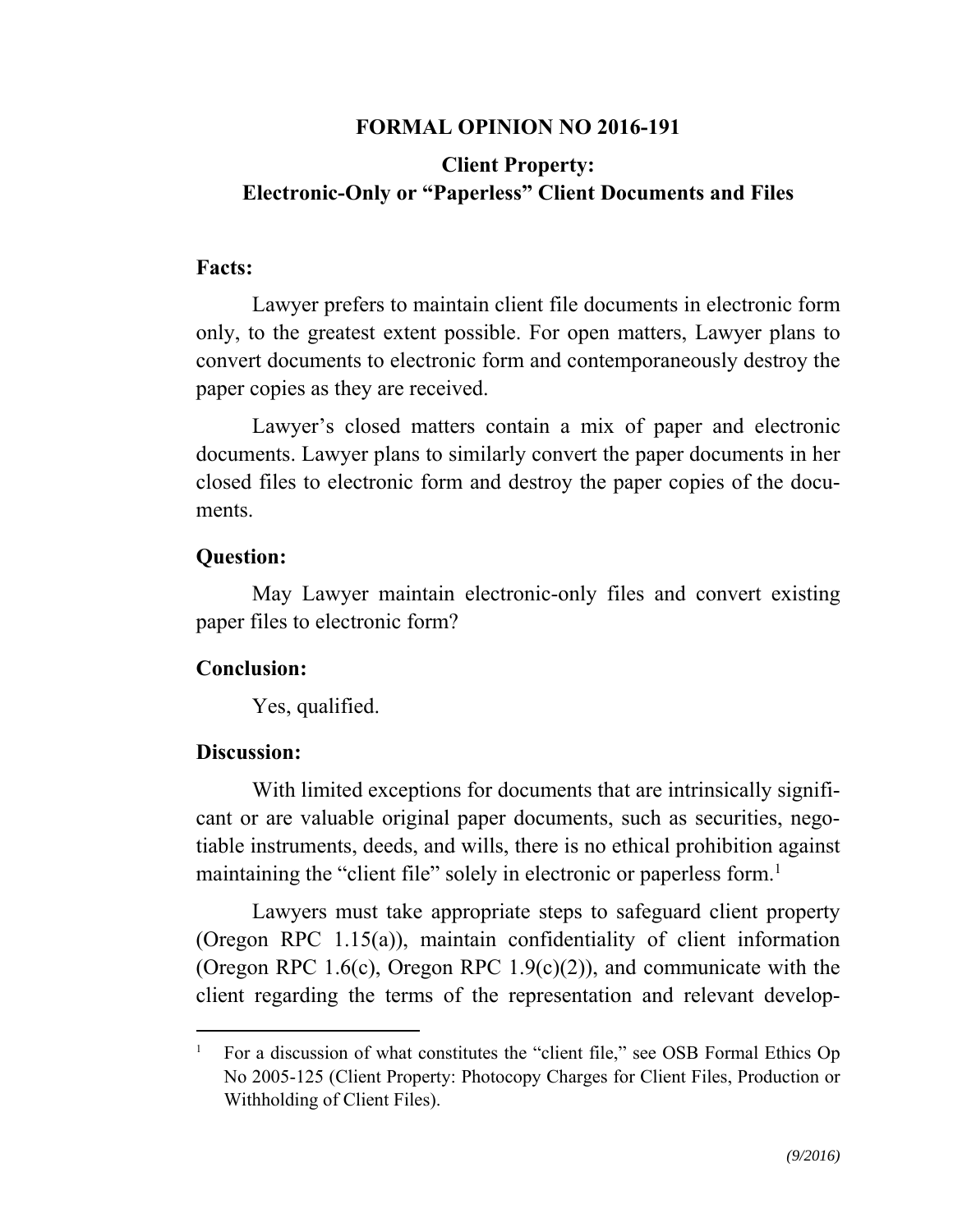ments affecting the representation (Oregon RPC 1.4). Accordingly, lawyers who maintain electronic-only client files should take reasonable steps to ensure the security<sup>2</sup> and availability<sup>3</sup> of electronic file documents during appropriate time periods, including following the completion of the matter or termination of the representation.

Lawyers and clients may enter into reasonable agreements regarding how the lawyer will maintain the client's file during and after the conclusion of a matter. A lawyer who chooses to convert paper file documents in closed files to electronic-only documents should confirm that doing so will not violate the terms of the retention agreement with the client. The lawyer should also consider the former client's circumstances—that is, whether an electronic-only file might present a hardship for the former client if the former client needs to access and work with the documents in paper form. See Oregon RPC 1.16(d).<sup>4</sup> Even

4 Examples may include indigent or incarcerated former clients, or other clients who may have difficulty using electronic-only documents. Oregon RPC 1.16(d) provides:

 (d) Upon termination of representation, a lawyer shall take steps to the extent reasonably practicable to protect a client's interests, such as giving reasonable notice to the client, allowing time for employment of other counsel, surrendering papers and property to which the client is entitled and refunding any advance payment of fee or expense that has not been earned or incurred. The lawyer may retain papers, personal property and money of the client to the extent permitted by other law.

<sup>-</sup>2 See, for example, OSB Formal Ethics Op No 2011-188 (rev 2015) (Information Relating to the Representation of a Client: Third-Party Electronic Storage of Client Materials), explaining that a "Lawyer may store client materials on a thirdparty server as long as Lawyer complies with the duties of competence and confidentiality to reasonably keep the client's information secure within a given situation."

<sup>3</sup> Whether and how long to maintain a client file is a matter of substantive law and beyond the scope of this opinion. The Professional Liability Fund (PLF) generally recommends that files be kept for a minimum of 10 years to ensure the file will be available to defend the lawyer against malpractice claims. See, for example, "File Retention and Destruction," part of the PLF practice aid and form collection in the "File Management" category on the PLF's website, <www.osbplf.org>.